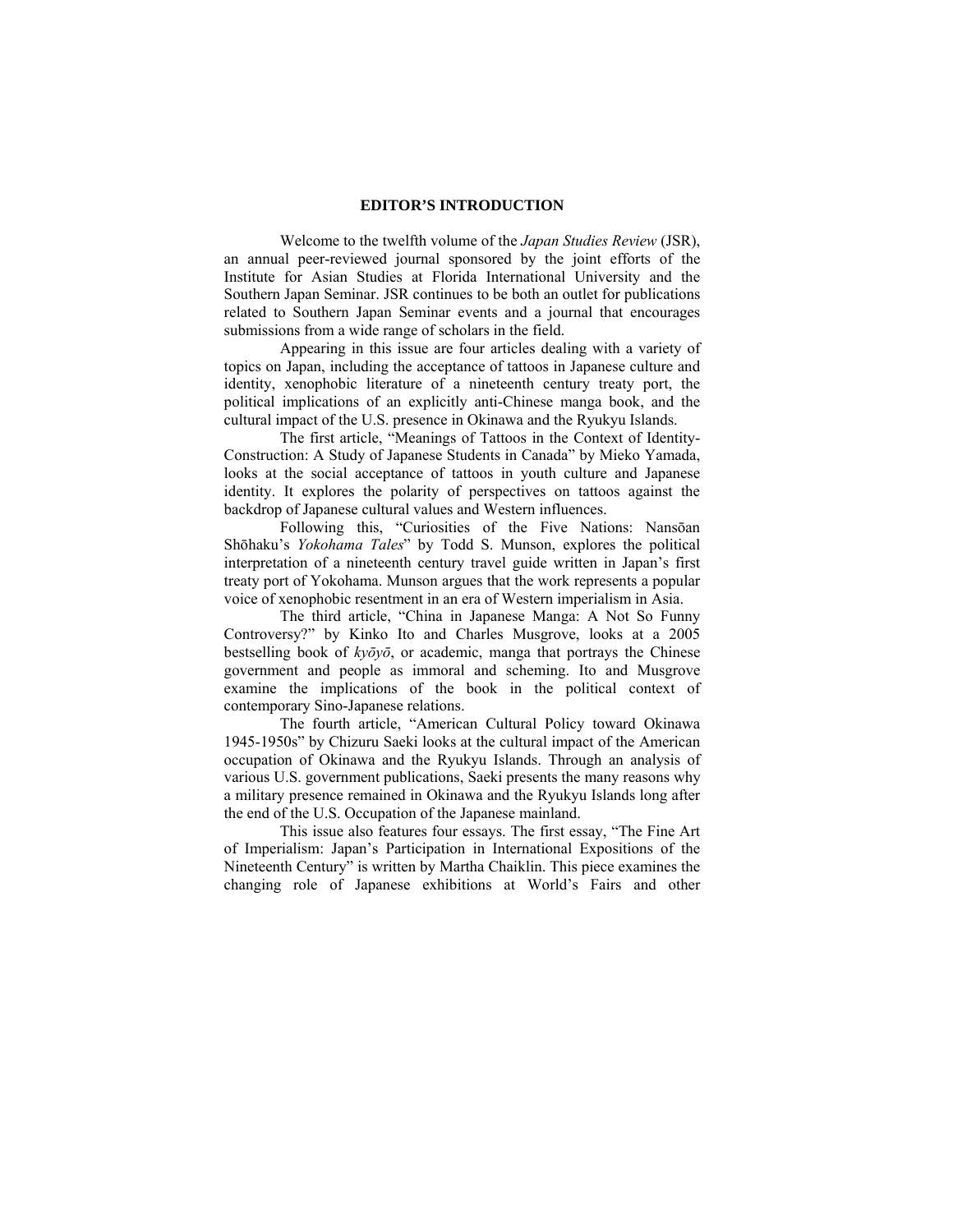expositions to prove Japan's importance in the international community. This essay argues that Japan used domestic and overseas exhibitions to demonstrate its economic development and cultural refinement as equal to that of the Western nations.

The second essay, "U.S.-Japan Collegiate Student Exchanges: Challenges and Opportunities" written by Kiyoshi Kawahito, explores the underdevelopment of study abroad programs for foreign students in Japan and the United States. On the Japanese side, factors limiting growth include the bias of institutional bureaucracy, insufficiency of courses offered in English, and the incompatibility of the academic calendar. In the United States, the issues include the lack of on-campus English as a Second Language programs, inadequate financial aid, and an under-emphasis on non-Western language and culture courses.

The third essay, "Bounded Thought: Area Studies and the Fluidity of Academic Disciplines" by Robin Kietlinski, discusses the disciplinary changes and challenges to area studies. Kietlinski argues that area studies programs historically have overemphasized geographic boundaries, while paying less attention to disciplinary limits and concerns. Kietlinski presents an analysis of Masao Miyoshi and H.D. Harootunian's edited volume, *Learning Places: The Afterlives of Area Studies* to explore the debate surrounding the nature and future of area studies programs.

The final essay is a research note written by Marilyn Helms, Ray Jones, and Margaret Takeda, entitled "Learning from Hurricane Katrina: Complexity and Urgency in the Holistic Management Model." The essay examines the American government's mistakes and miscommunication following Hurricane Katrina in 2005. The authors compare the lessons from the Katrina aftermath with the Kobe earthquake in 1995, the subject of their previous research published in *Japan Studies Review*, vol. 11. This essay uses the reference citations style, rather than footnotes.

 Additionally, the volume contains seven book reviews of recent publications on Japanese studies. Susan L. Burns' work on the intellectual trend known as *kokugaku* in the early years of the Meiji era is reviewed by Daniel A. Métraux of Mary Baldwin College. Mark Driscoll's translation of two short novels by Yuasa Katsuei that reflect upon life in Korea during Japanese colonialism is reviewed by Leslie Williams of Clemson University. Jilly Traganou's analysis of the Tōkaidō Road of the Tokugawa and Meiji eras is reviewed by Laura Nenzi of Florida International University. Two perspectives on Sawa Kurotani's anthropological fieldwork on Japanese-American housewives are offered by Don R.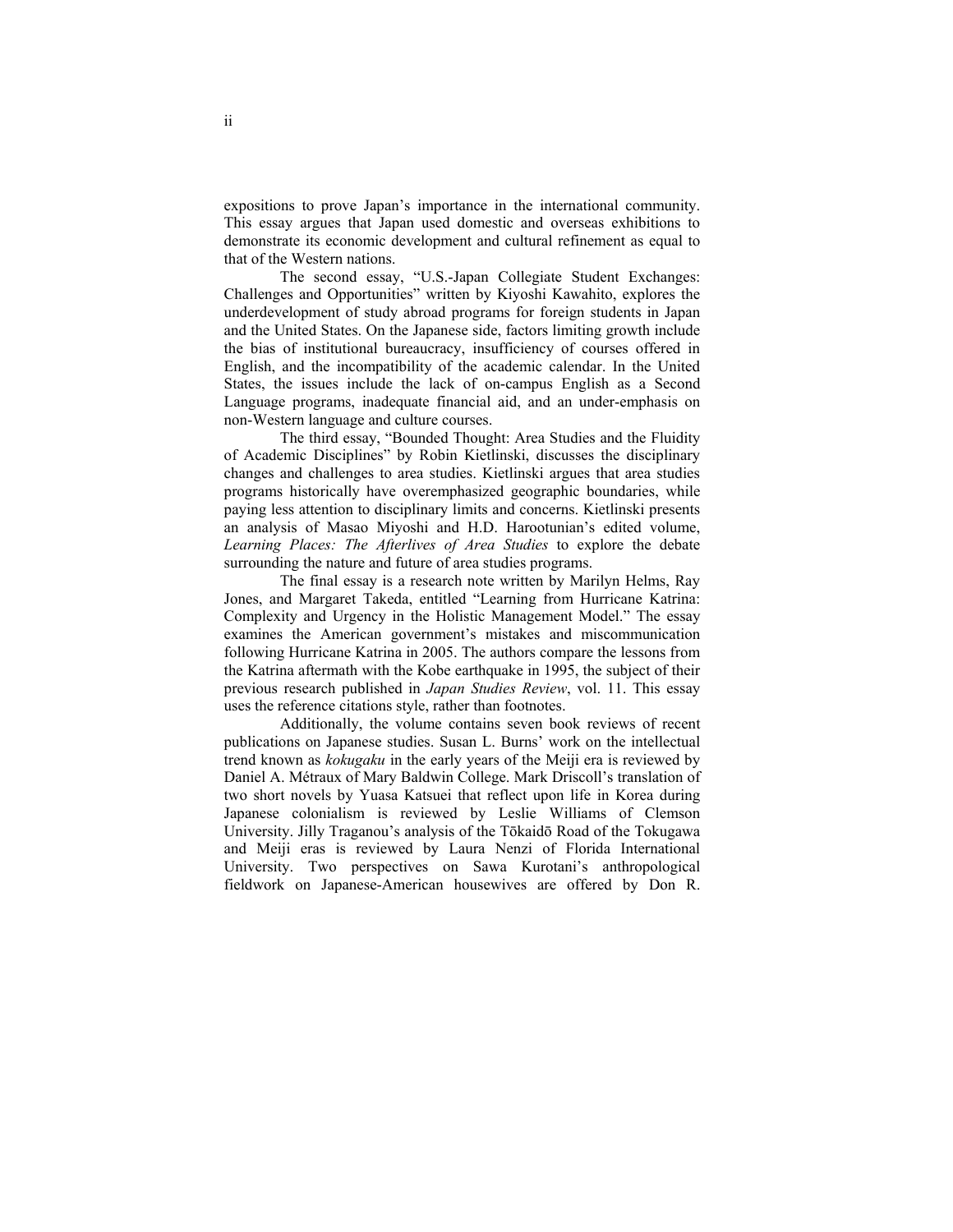McCreary of the University of Georgia and Patricia Pringle of Japan-America Communications, LLC. Finally, Cathy N. Davidson's travel reflections upon nature and the thirty-six famous woodblock prints of Mount Fuji is reviewed by Patricia D. Winfield of Meredith College.

 Please note: Japanese names are cited with surname first except for citations of works published in English.

Steven Heine